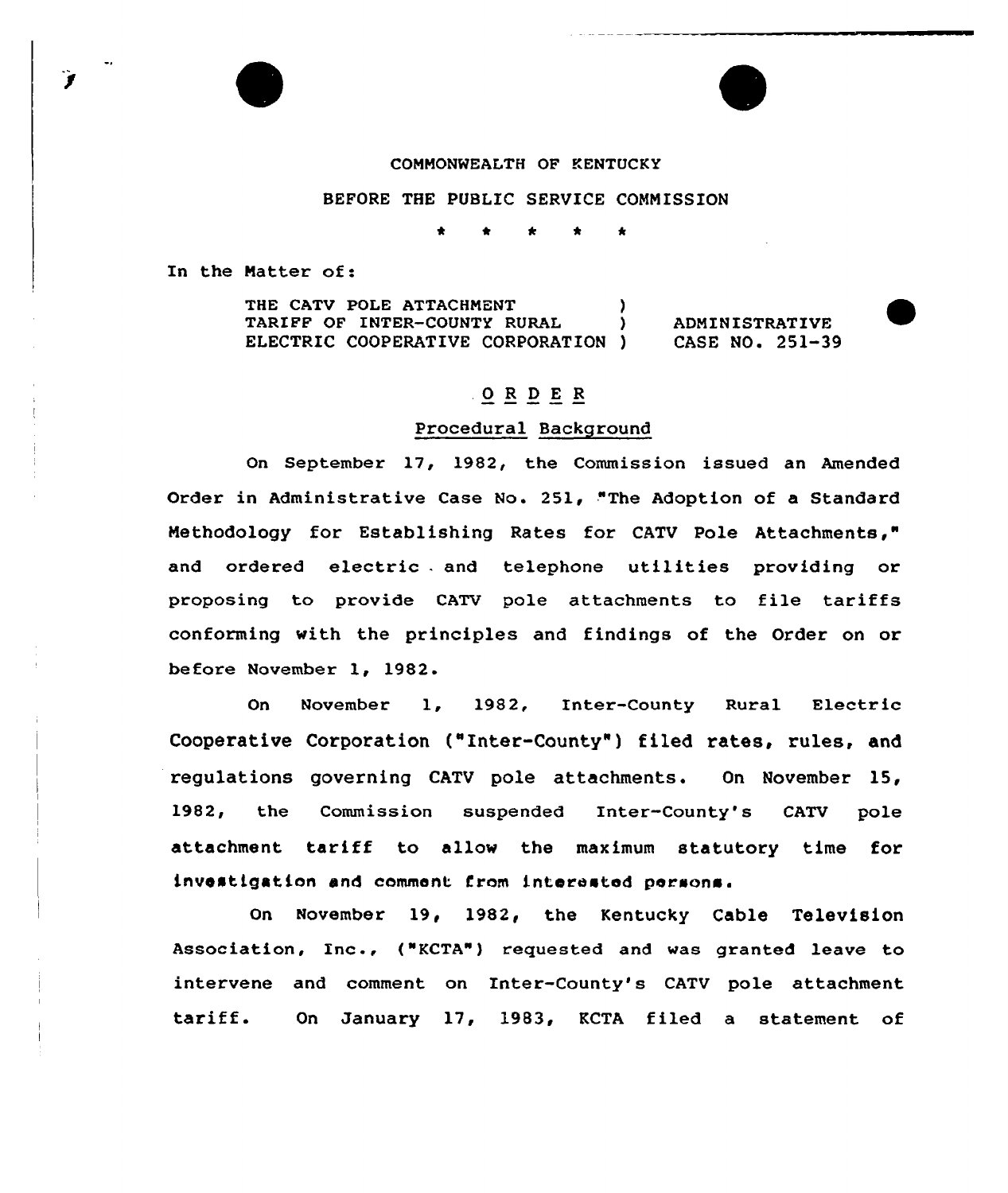obfections to various CATV pole attachment tariffs, but made no specific objections in the case of Inter-County.

The Commission considers the matter of Inter-County's CATV pole attachment tariff submitted for final determination.

### Findings

The commission, having considered the evidence of record and being advised, is of the opinion and finds that:

l. Inter-County's rules and regulations governing CATV pole attachments conform with the principles and findings of the Commission's Amended Order in Administrative Case No. 251, and should be approved, except as follows:

(a) On sheet 7, the late payment provision should be the same as that applied to other commercial classes of service.

2. Inter-County's calculation of its annual carrying cost should be modified to exclude interest expense as this is covered by the "cost of money" component and to include \$687,529.91 of operational and maintenance expenses from Inter-County'8 annual report of December 31, 1981.

3. Inter-County should be allowed to substitute 1982 Annual Report information to adjust its annual carrying charge, if the information is available and filed with the Commission.

#### ORDERS

IT IS THEREFORE ORDERED that Inter-County's CATV pole attachment tariff as filed with the Commission on November 1, 1982, be and it hereby is dismissed.

 $\overline{2}$